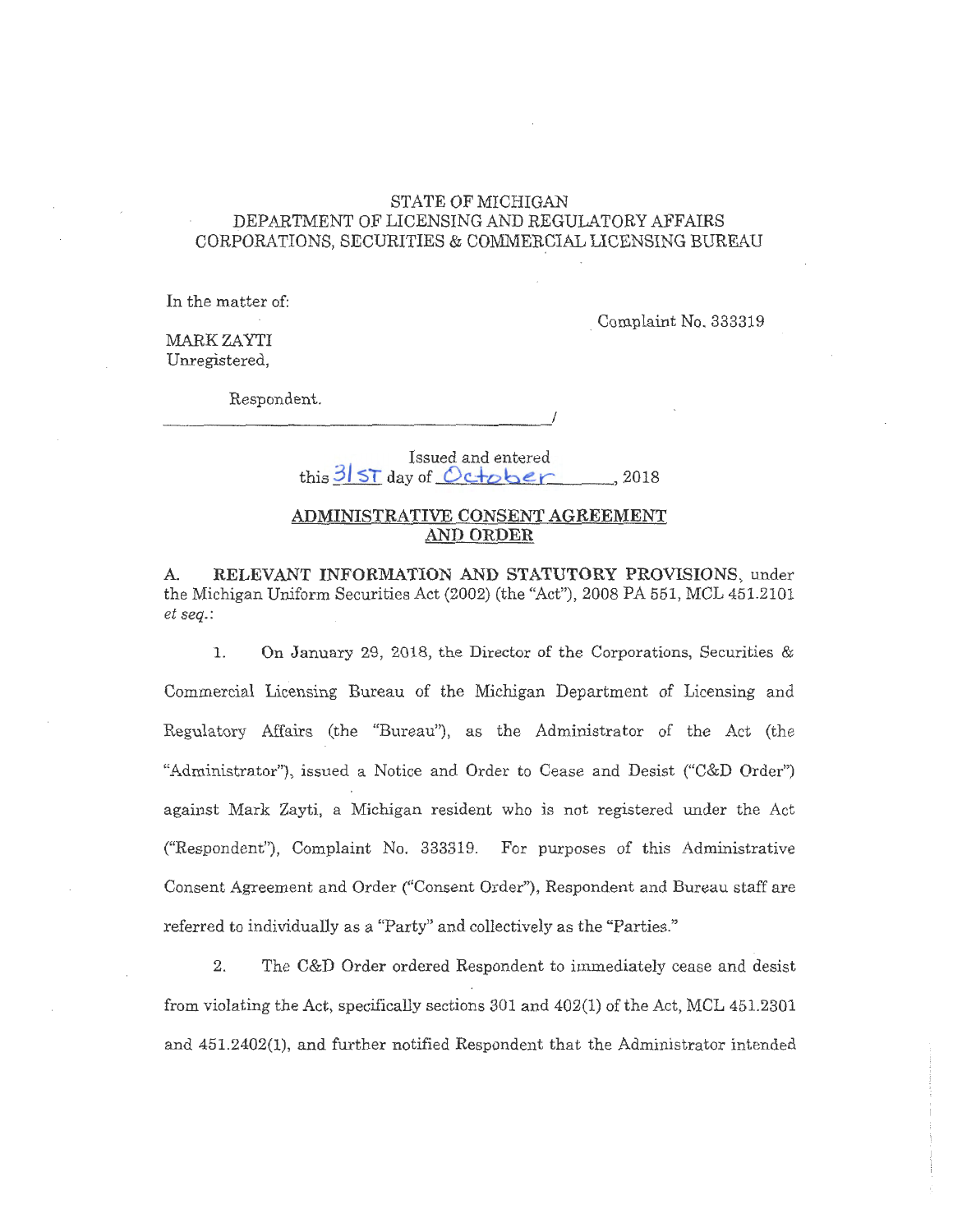to impose a civil fine against him in the amount of \$30,167 under MCL  $451.2604(4)(a)$ .

3. The C&D Order was immediately effective pursuant to MCL 451.2604(2); however, Respondent, through counsel, timely requested an administrative hearing on the C&D Order under MCL 451.2604(2) and (3) (the "Hearing Request"). Thereafter, the Parties waived the 15-day statutory requirement to schedule a hearing and agreed to hold Respondent's Hearing Request in abeyance while negotiating possible resolution through this Consent Order.

4. As a result of negotiations, the Parties agree to and recommend that the Administrator order a settlement of this matter under the terms and conditions set forth in this Consent Order, which Order will be deemed to supersede the existing Order ab initio. Respondent was represented by, and had the advice of, legal counsel throughout the process of resolving the C&D Order through this Consent Order.

#### **B. AGREEMENT**

The Parties agree to resolve the C&D Order under the following terms and conditions:

L Respondent agrees to comply with the Act in connection with all future conduct and activities, including but not limited to ensuring that he is registered or exempt before effecting any further securities transactions in Michigan and ensuring that any securities he offers or sells in Michigan are registered or exempt.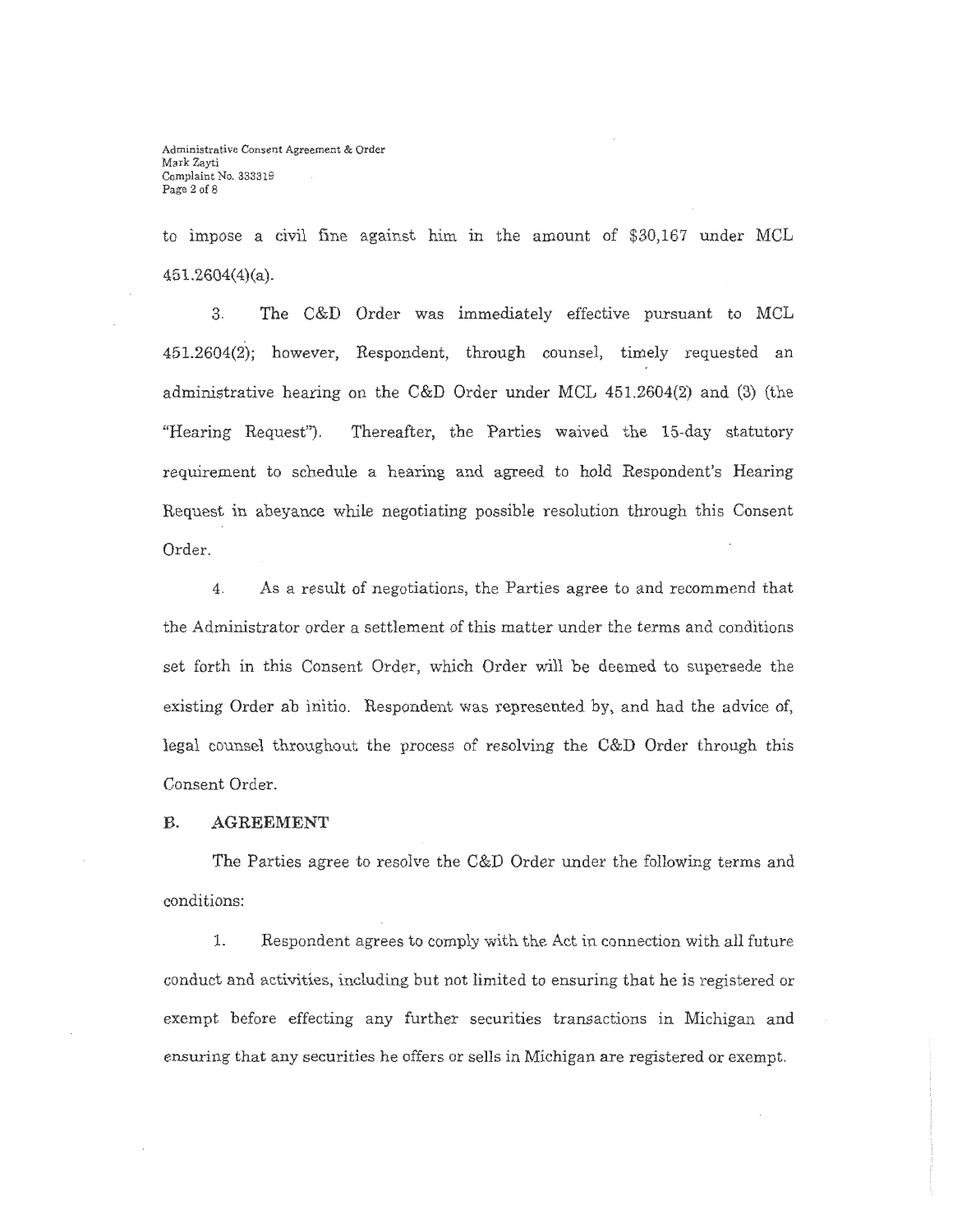2. Respondent agrees to pay the Bureau a reduced civil fine in the settlement amount of Ten Thousand and 00/100 Dollars (\$10,000.00) (the "Reduced Civil Fine"). Respondent agrees to pay the Reduced Civil Fine within sixty (60) calendar days after the mailing date of this Consent Order, once entered. The Reduced Civil Fine must be paid by cashier's check or money order made payable to the "State of Michigan," contain identifying information (name and "Complaint No. 333319"), and be mailed to the Bureau at the following address:

Corporations, Securities & Commercial Licensing Bureau Securities & Audit Division - Final Order Monitoring P.O. Box 30018 Lansing, MI 48909

If any portion of the Reduced Civil Fine is overdue, the Administrator may refer it to the Michigan Department of Treasury for collection action against Respondent. In addition, and consistent with Paragraph B.13. below, the Administrator reserves the right to take other available legal action to enforce payment of and collect the Reduced Civil Fine.

3. The Bureau will report and publish this Consent Order according to its

current policy, as follows:

This Consent Order is a public record required to be published and made available to the public, consistent with section 11 of the Michigan Freedom •f Information Act, MCL 15.241. The Bureau will publish this Consent Order consistent with its current policy, whereby copies of orders issued under the Act are posted to the Bureau's website and a summary of order content is included in monthly disciplinary action reports separately published on the Bureau's website.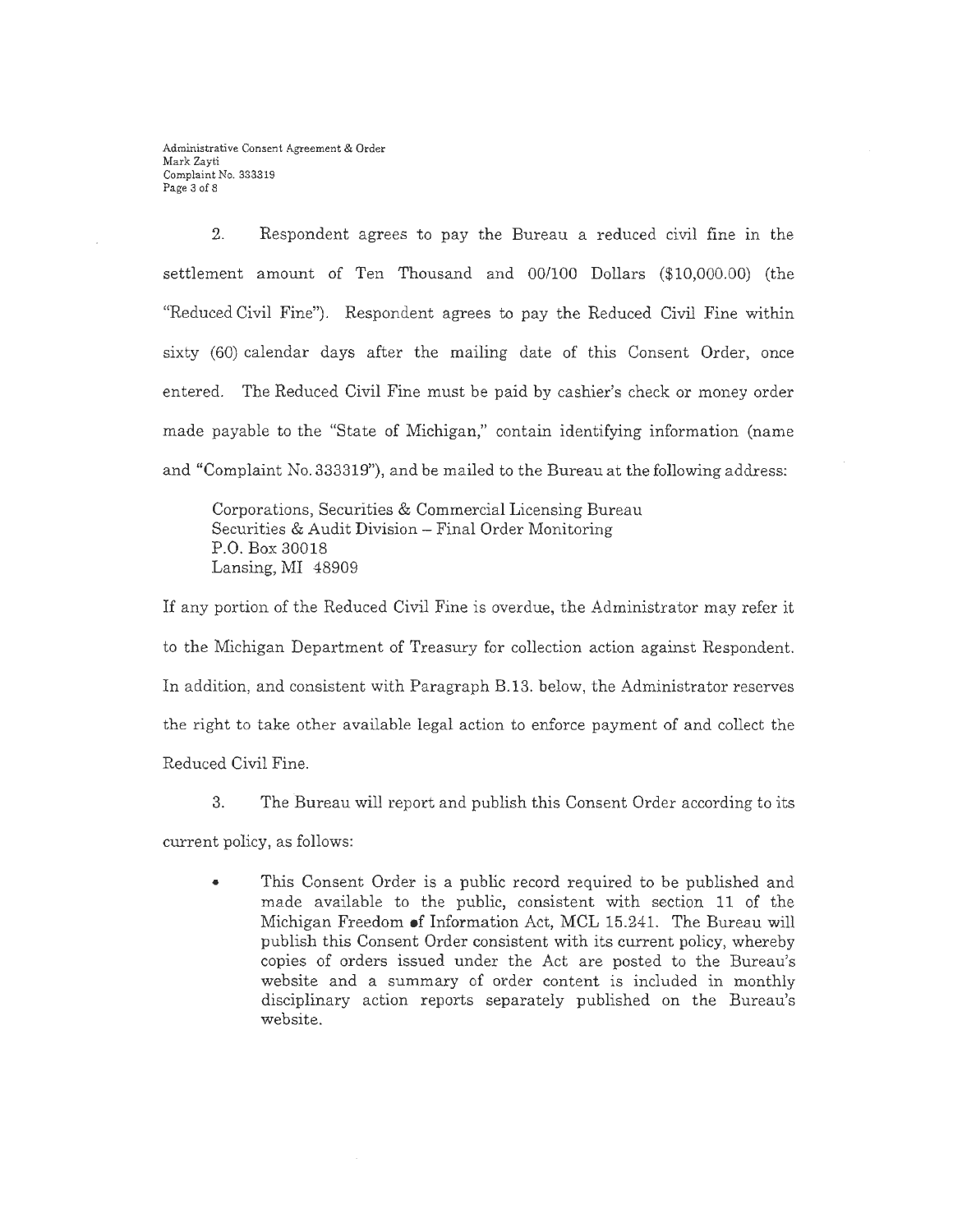Administrative Consent Agreement & Order Mark Zavti Complaint No. 333319 Page 4 of 8

4. Notwithstanding the potential application of MCL 451.2412(9), this Consent Order expressly preserves the Bureau's and Administrator's ability to rely on and assert, in any future proceeding under the Act, all activities, conduct, and alleged Act violations by Respondent contained in or relating to the C&D Order.

5. Respondent neither admits nor denies the allegations in the C&D Order or any wrongdoing in connection with this matter, and consents to entry of this Consent Order only for the purpose of resolving the C&D Order in an expeditious fashion that avoids the time and expense associated with an administrative proceeding on the Hearing Request and any appeals therefrom. The Parties agree that this Consent Order is automatically admissible in a proceeding to enforce its provisions or in any administrative proceeding under the Act.

6. For purposes only of the matters resolved by this Consent Order, and pursuant to Securities and Exchange Commission ("SEC") Rule 506(d)(2)(iii) of Regulation D, 17 CFR 230.506(d)(2)(iii), disqualification under SEC Rule  $506(d)(1)$ of Regulation D, 17 CFR 230.506(d)(1), should not arise as a consequence of this Consent Order. However, this does not limit the potential application of SEC Rule 506(d)(l), 17 CFR 230.506(d)(l), in any other respect.

7. The Parties agree that this Consent Order resolves only Respondent's activities, conduct, and alleged Act violations contained in the C&D Order, but it does not address or resolve any other activities, conduct, or potential Act violations engaged in by Respondent not expressly contained in the C&D Order or occurring after the date this Consent Order is entered.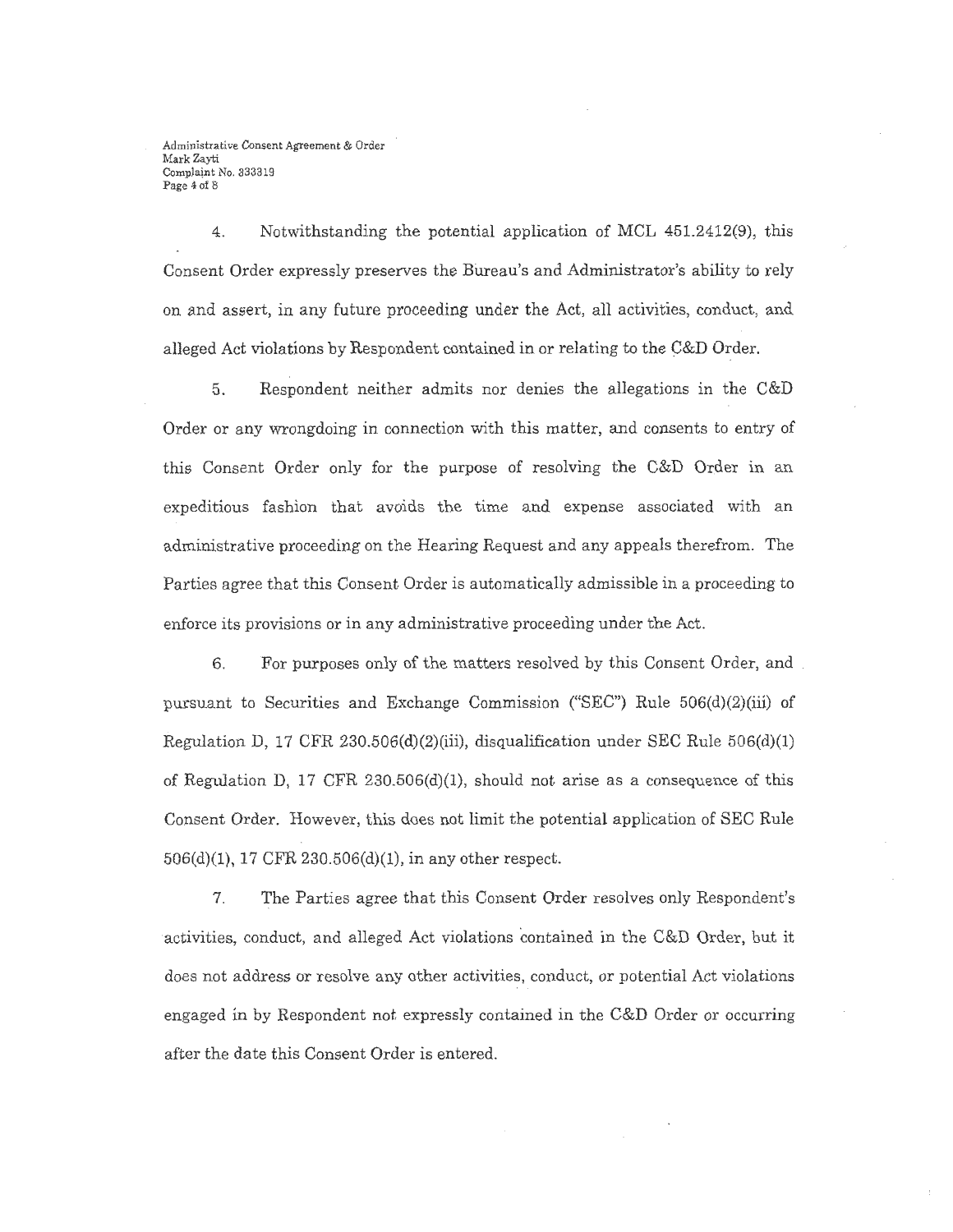Administrative Consent Agreement & Order Mark Zayti Complaint No. 333319 Page 5 of 8

8. Respondent agrees that, effective upon entry of this Consent Order, his Hearing Request is automatically revoked without further action by the Parties.

9. Respondent agrees to cooperate with the Bureau and comply with any reasonable investigative demands made by the Bureau in the future for purposes of ensuring compliance with this Consent Order or the Act.

10. Respondent acknowledges and agrees that: (a) the Administrator has jurisdiction and authority to enter this Consent Order; (b) the Administrator may enter this Consent Order without any further notice to Respondent; and (c) upon entry of this Consent Order, it is final and binding, and Respondent waives any right to a hearing or appeal of this Consent Order and the C&D Order under the Act, the rules promulgated under the Act or the predecessor Act, the Administrative Procedures Act of 1969, 1969 PA 306, MCL 24.201 *et seq.,* or other applicable law.

11. The Parties understand and agree that this Consent Order will be presented to the Administrator for her final approval as evidenced by its entry, and that the Administrator may, in her sole discretion, decide to accept or reject this Consent Order. If the Administrator accepts this Consent Order by entering it, this Consent Order becomes fully effective and binding in accordance with Paragraph B.9. above. If the Administrator rejects this Consent Order by refusing to enter it, the Parties waive any objection to submitting the Hearing Request for adjudication through a formal administrative proceeding and the Administrator remaining the . final decisionmaker at the conclusion of that proceeding.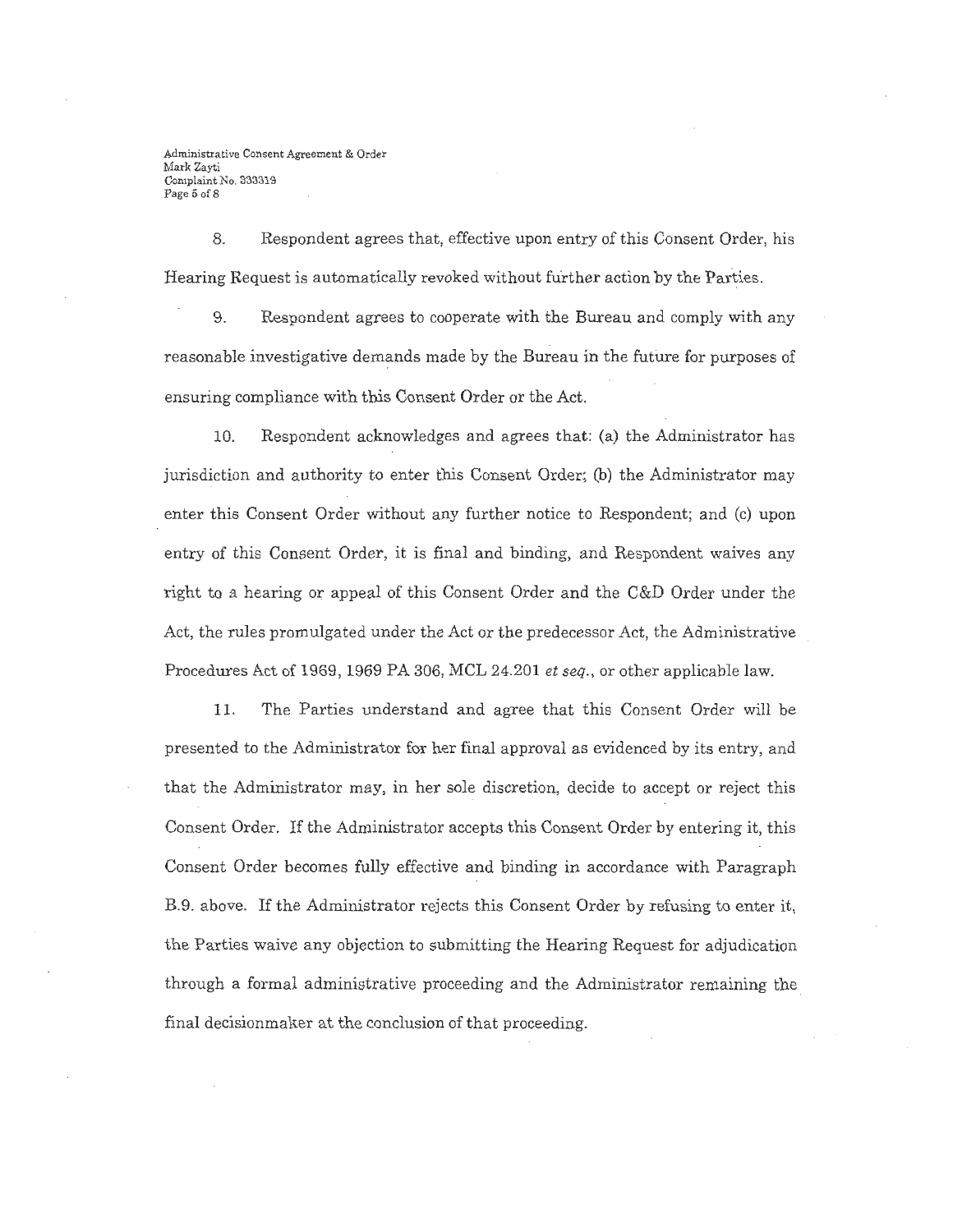Administrative Consent Agreement & Order Mark Zayti Complaint No. 333319 Page 6 of 8

12. The Parties acknowledge and agree that this Consent Order contains the entire understanding of the Parties and supersedes and forever terminates all prior and contemporaneous representations, promises, agreements, understandings, and negotiations, whether oral or written, with respect to its subject matter. The Parties further agree that this Consent Order may only be amended, modified, or supplemented by a duly executed writing signed by each Party and approved by Order of the Administrator.

13. The Parties acknowledge and represent that: (a) each Party has read this Consent Order in its entirety and fully understands all of its terms, conditions, ramifications, and consequences; (b) each Party unconditionally consents to the terms of this Consent Order; (c) each Party has consulted with or had ample opportunity to consult with legal counsel of his, her, or its choosing prior to executing this Consent Order; (d) each Party has freely and voluntarily signed this Consent Order; and (e) the consideration received by each Party as described in this Consent Order is adequate.

14. The Parties acknowledge and agree that the Administrator retains the right to pursue any action or proceeding permitted by law to enforce the provisions of this Consent Order.

15. The Parties agree that facsimile or electronically-transmitted signatures may be submitted in connection with this Consent Order and are binding on that Party to the same extent as an original signature.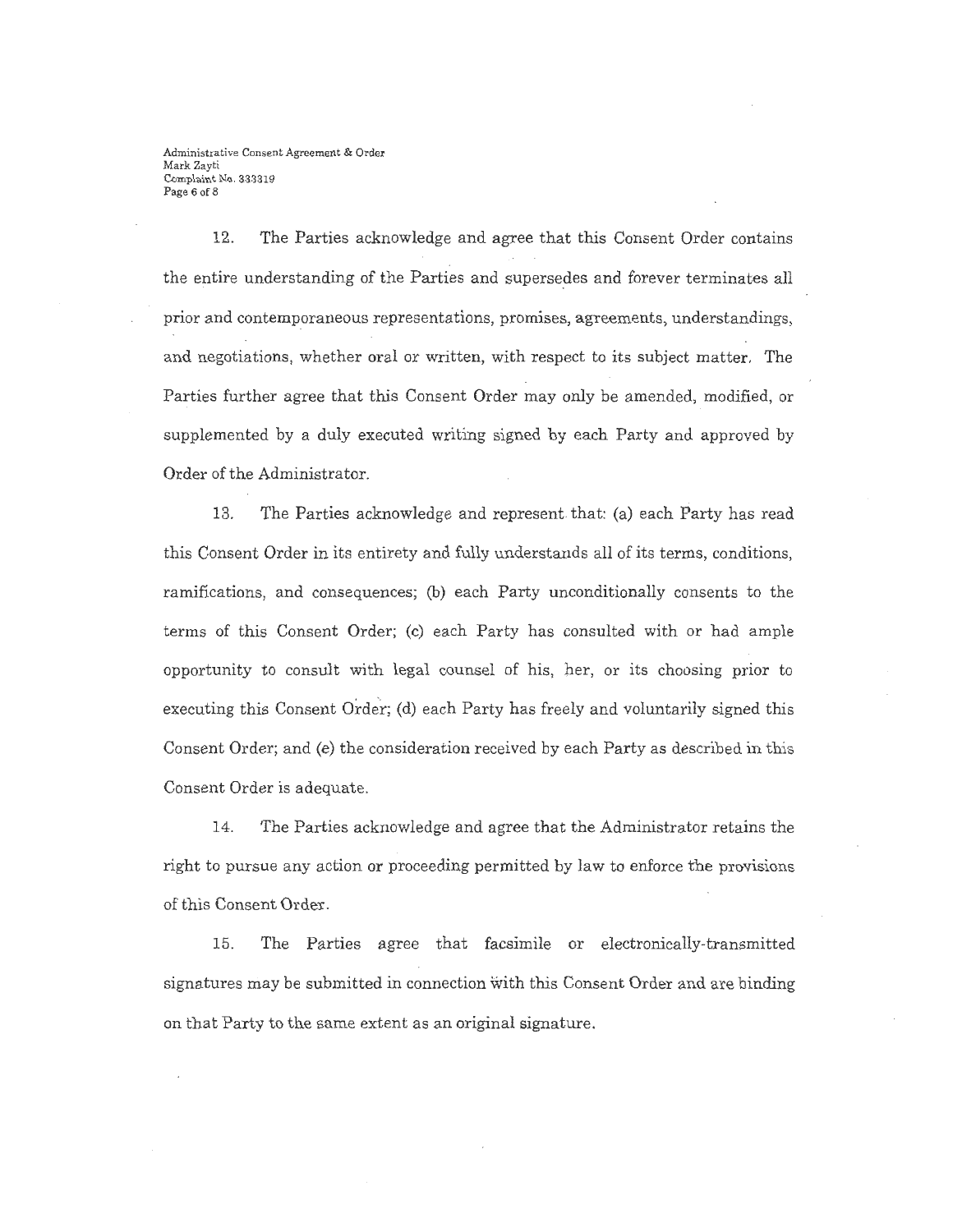Administrative Consent Agreement & Order Mark Zayti Complaint No. 333319 Page 7 of 8

Through their signatures, the Parties agree to the above terms and

conditions.

Signed: Mark Zayti, Respondent

Dated:

Acknowledged and Reviewed by:

-z/7/~-- Signed: -----'-----·- ------ Brian J. Masternak

Attorney for Respondent

Approved by:

Signed:

Timothy L. Teague Securities & Audit Division Director Corporations, Securities & Commercial Licensing Bureau

Dated: 10/11/2018

Dated: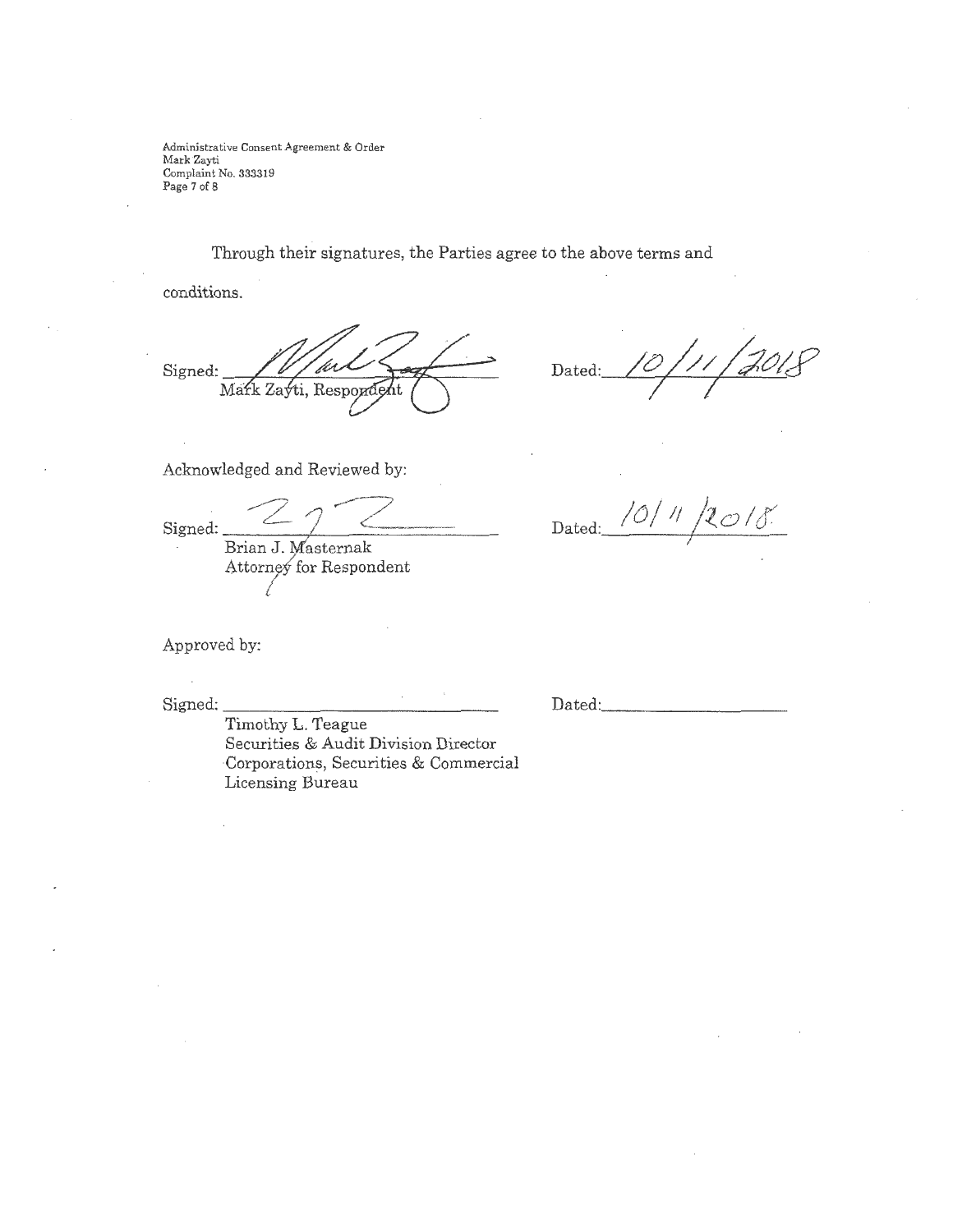Through their signatures, the Parties agree to the above terms and

conditions.

Signed: \_\_\_\_\_\_\_\_\_\_\_\_\_\_ \_

Mark Zayti, Respondent

Dated:

Acknowledged and Reviewed by:

Signed: \_\_\_\_\_\_\_\_\_\_\_\_\_\_ \_

Brian J. Masternak Attorney for Respondent

Approved by:

Signed: **inity L** eague

Securities & Audit Division Director Corporations, Securities & Commercial Licensing Bureau

Dated:  $\left|0.22\right|8$ 

Dated: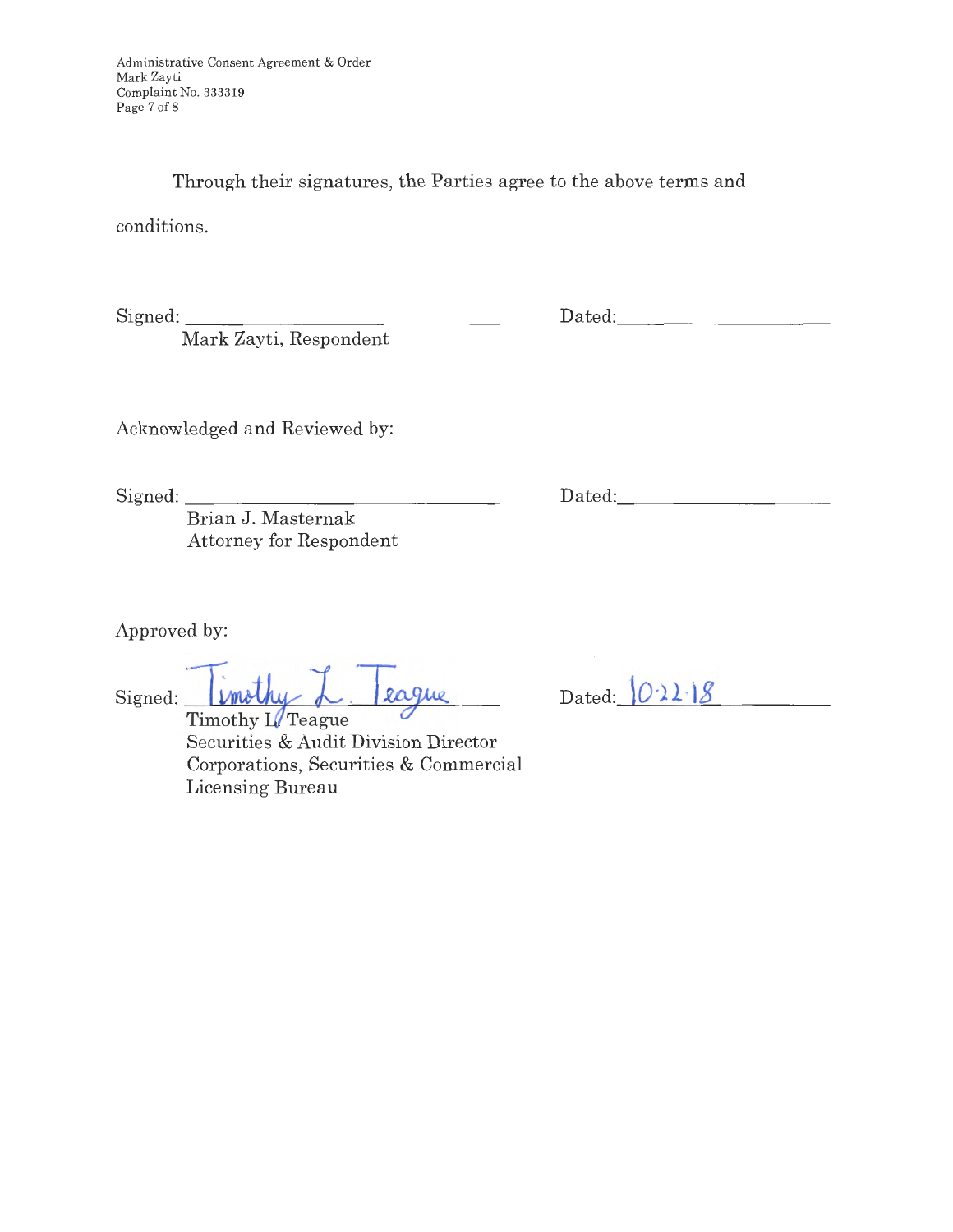Administrative Consent Agreement & Order Mark Zayti Complaint No. 333319 Page 8 of 8

# **C. ORDER**

The Administrator NOW, THEREFORE, ORDERS:

THE TERMS AND CONDITIONS IN THE FOREGOING FULLY EXECUTED CONSENT AGREEMENT ARE INCORPORATED BY REFERENCE AND MADE BINDING AND EFFECTIVE THROUGH THIS CONSENT ORDER.

 $By:$ Julia Dale Administrator and Director Corporations, Securities & Commercial Licensing Bureau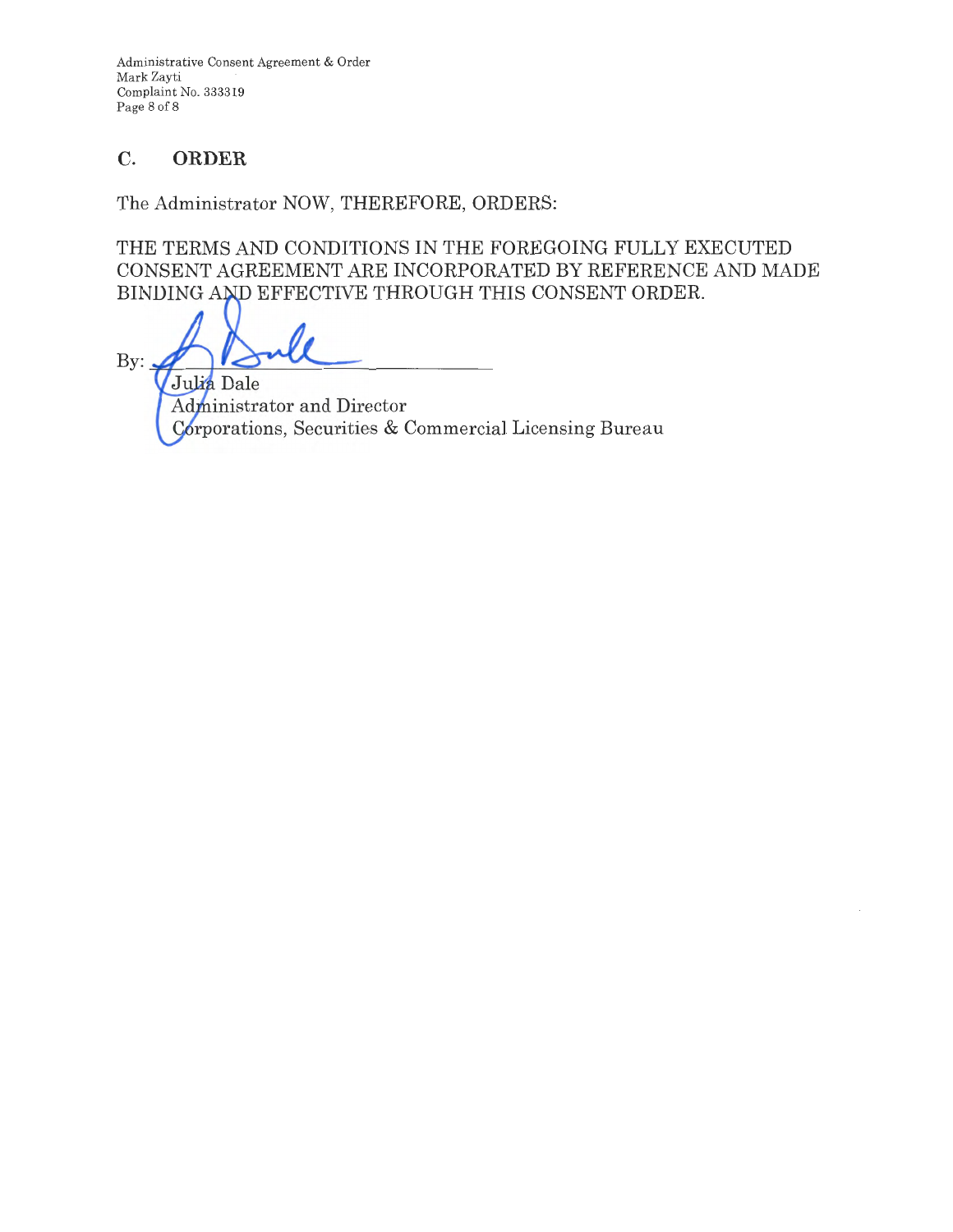#### STATE OF MICHIGAN DEPARTMENT OF LICENSING AND REGULATORY AFFAIRS CORPORATIONS, SECURITIES & COMMERCIAL LICENSING BUREAU

In the Matter of:

Complaint No. 333319

I

MARK ZAYTI Unregistered

Respondent.

Issued and entered<br>This **J...** day of January, 2018

NOTICE AND ORDER TO CEASE AND DESIST

Julia Dale, the Director of the Corporations, Securities  $\&$  Commercial Licensing Bureau (the "Administrator"), pursuant to her statutory authority and responsibility to administer and enforce the Michigan Uniform Securities Act (2002), 2008 PA 551, as amended, MCL 451.2101 *et seq.* ("Securities Act"), hereby orders Mark Zayti ("Respondent") to cease and desist from offering and selling unregistered securities and from acting as an unregistered agent for Woodbridge Mortgage Investment Fund 3, LLC; Woodbridge Mortgage Investment Fund 3A, LLC; and Woodbridge Mortgage Investment Fund 4, LLC (collectively, "Woodbridge" unless individually identified), contrary to the Securities Act. Respondent is also notified of the opportunity to request a hearing in this matter.

## **I. BACKGROUND**

## **A. The Respondent**

1. Mark Zayti is a Michigan resident who is licensed to sell insurance in Michigan. Respondent is not and has never been registered in any capacity pursuant to the Securities Act in Michigan.

## **B. Findings of Fact**

1. The Bureau conducted an investigation of Respondent's activities under the Securities Act.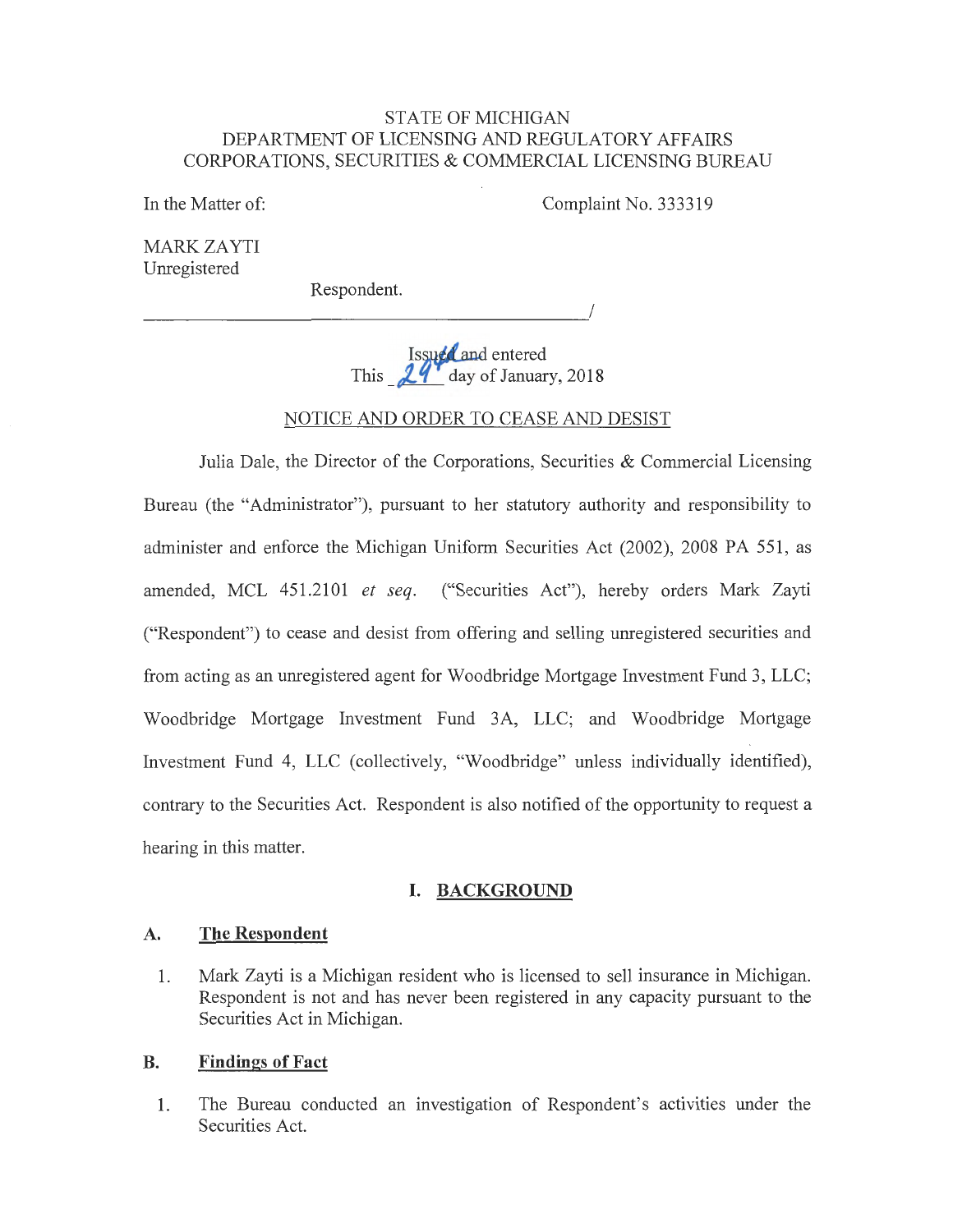- 2. On or around August 8, 2017, the Bureau issued orders against Woodbridge Mortgage Investment Fund 3, LLC; Woodbridge Mortgage Investment Fund 3A, LLC; and Woodbridge Mortgage Investment Fund 4 for violations of section 301 and section 501 of the Securities Act, MCL 451.2301 and MCL 451.2501. (Exhibits 1, 2, and 3).<sup>1</sup> None of the Woodbridge securities were federal covered, registered, or exempt from registration.
- 3. The investigation developed evidence that Respondent offered or sold Woodbridge securities in the form of notes as follows:
	- A. Respondent sold a Woodbridge Mortgage Investment Fund 3, LLC note to investor LP for \$40,000 on or around September 23, 2016;
	- B. Respondent sold a Woodbridge Mortgage Investment Fund 3A, LLC note to investor RC for \$100,000 on or around June 22, 2016;
	- C. Respondent sold a Woodbridge Mortgage Investment Fund 3A, LLC note to investor SM for \$56,000 on or around July 14, 2016;
	- **D.** Respondent sold a Woodbridge Mortgage Investment Fund 3A, LLC note to investor JF for \$200,000 on or around October 10, 2016;
	- E. Respondent sold a Woodbridge Mortgage Investment Fund 4, LLC note to investor WB for \$110,000 on or around February 17, 2017;
	- F. Respondent sold a Woodbridge Mortgage Investment Fund 3A, LLC note to investor RH for \$25,000 on or around January 3, 2017;
	- G. Respondent sold a Woodbridge Mortgage Investment Fund 3, LLC note to investor MAW for \$25,000 on or around August 15, 2016;
	- H. Respondent sold a Woodbridge Mortgage Investment Fund 3, LLC note to investor MH for \$74,279 on or around January 3, 2017; and
	- I. Respondent sold a Woodbridge Mortgage Investment Fund 4, LLC note to investor MH for \$73,901 on or around March 22, 2017.

<sup>&</sup>lt;sup>1</sup> Multiple other states have initiated enforcement proceedings against Woodbridge and its affiliated entities. The United States Securities and Exchange Commission has initiated enforcement proceedings against Woodbridge at the federal level, and alleges that Woodbridge is a "Ponzi scheme" which has defrauded investors out of over one billion dollars nationwide.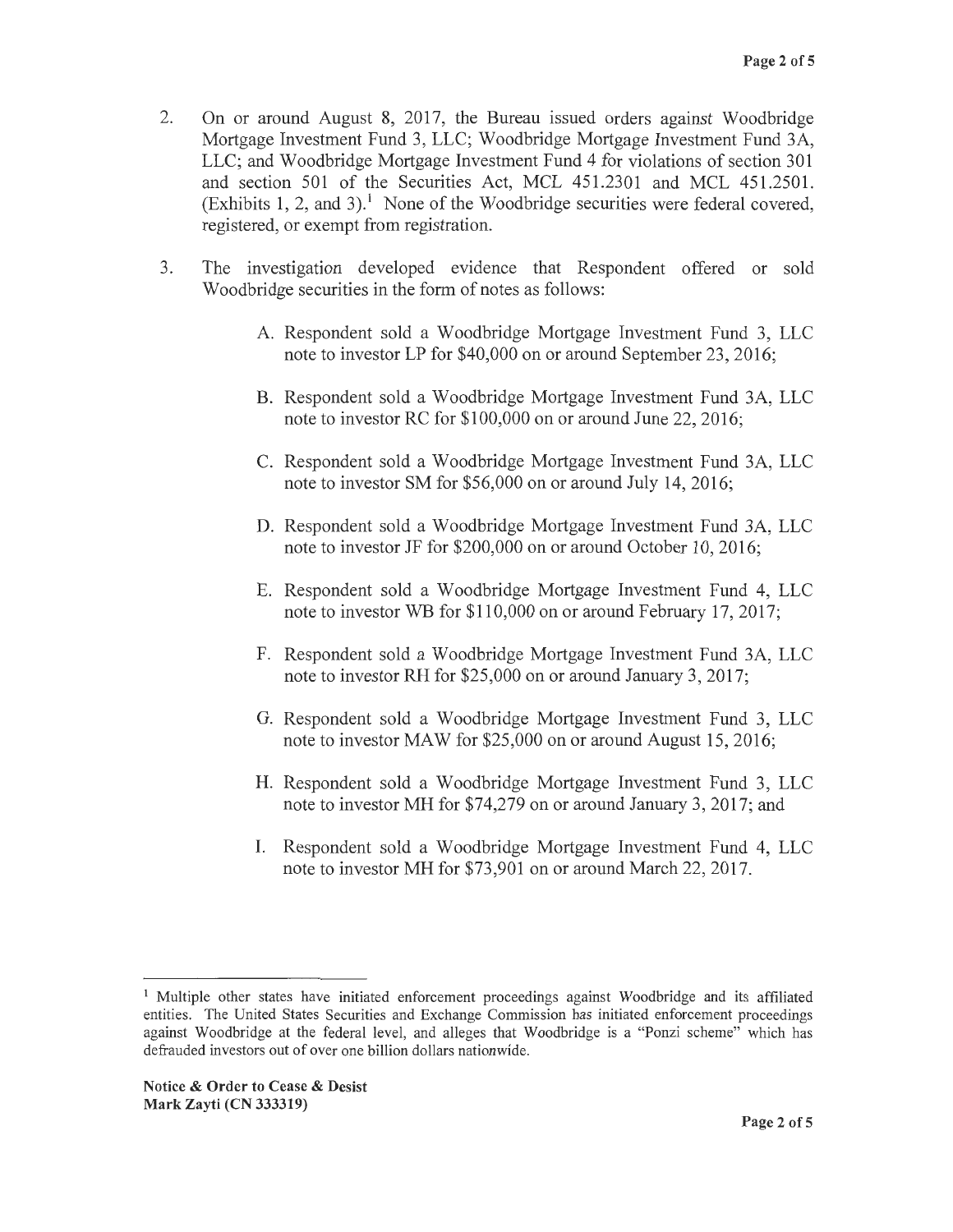- 4. The investigation developed evidence that Woodbridge paid Respondent \$30,167 in commissions to represent it in marketing, offering, and selling the securities identified in paragraph I.B.3.
- 5. Respondent is not registered or exempt from registration as an agent pursuant to the Securities Act in Michigan.

## II. **RELEVANT STATUTORY PROVISIONS**

1. Section 301 of the Securities Act, MCL 451.2301, states:

A person shall not offer or sell a security in this state unless 1 or more of the following are met:

(a) The security is a federal covered security. (b) The security, transaction, or offer is exempted from registration under section 201 to 203. ( c) The security is registered under this act.

2. Section 402(1) of the Securities Act, MCL 451.2402(1), states:

An individual shall not transact business in this state as an agent unless the individual is registered under this act as an agent or is exempt from registration as an agent under subsection (2).

3. Section 503(1) of the Securities Act, MCL 451.2503(1), states:

In a civil action or administrative proceeding under this act, a person claiming an exemption, exception, preemption, or exclusion has the burden to prove the applicability of the exemption, exception, preemption, or exclusion.

# **Ill. CONCLUSIONS OF LAW**

- 1. Respondent Mark Zayti offered or sold nine Woodbridge securities in the State of Michigan which were not federally covered, exempt from registration, or registered, in violation of section 301 of the Securities Act, MCL 451.2301. (Exhibit 1).
- 2. Respondent Mark Zayti acted as an agent for Woodbridge in the offer and sale of nine securities without the benefit of registration or a properly-claimed exemption, in violation of section 402(1) of the Securities Act, MCL 451.2402(1).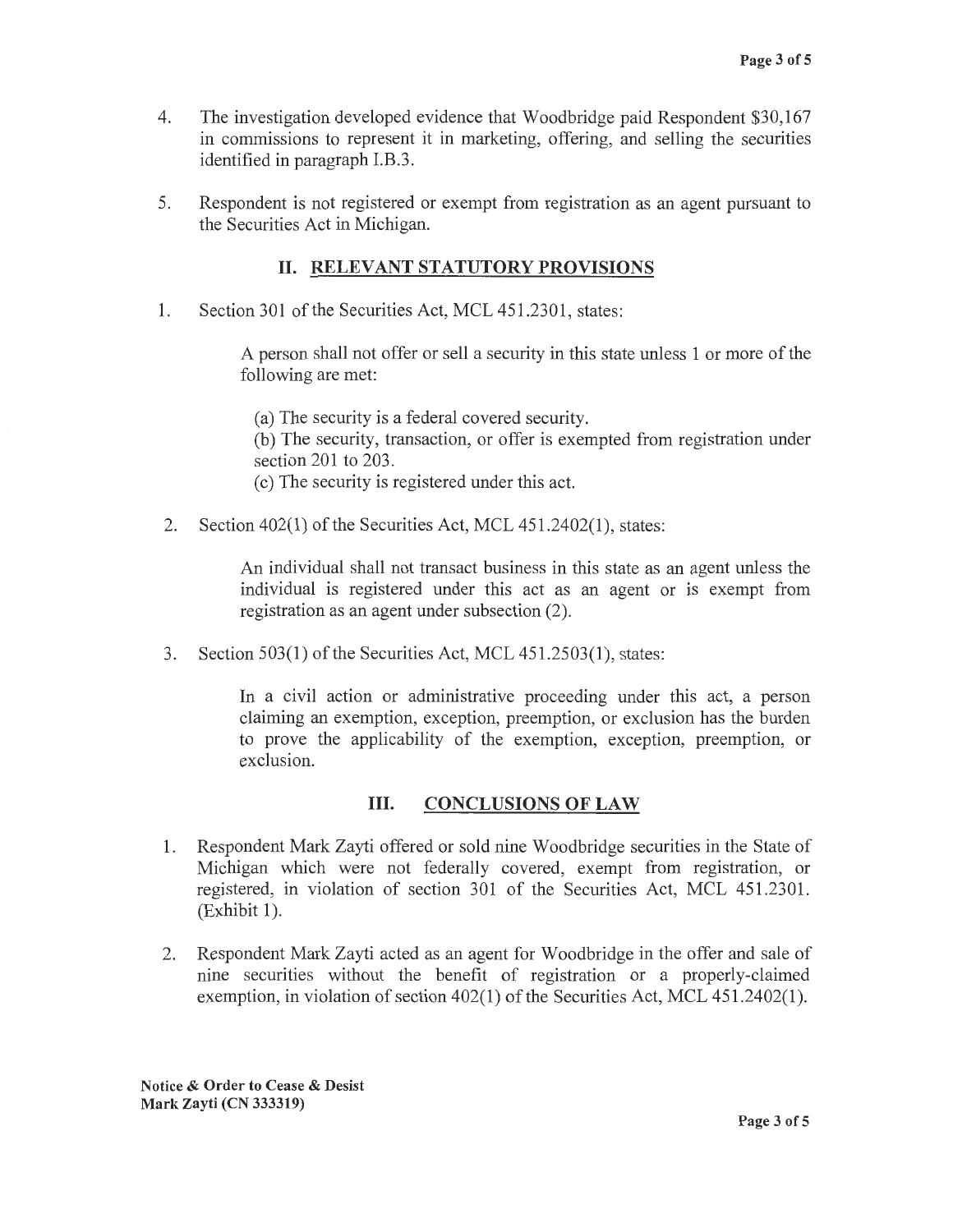## **IV. ORDER**

IT IS THEREFORE ORDERED, pursuant to section 604 of the Securities Act, MCL 451.2604, that:

- A. Respondent shall immediately CEASE AND DESIST from offering and selling unregistered securities and from acting as an unregistered agent, contrary to the Securities Act.
- B. Pursuant to section 604(2) of the Securities Act, this Notice and Order to Cease and Desist is IMMEDIATELY EFFECTIVE.
- C. In her Final Order, the Administrator, under section 604(4) of the Securities Act, MCL 451.2604(4), intends to impose a civil fine of \$\$30,167.00 against Respondent.
- D. Pursuant to section 508 of the Securities Act, MCL 451.2508, a person that willfully violates the Securities Act, or an order issued under the Securities Act, is guilty of a felony punishable by imprisonment for not more than 10 years or a fine of not more than \$500,000.00 for each violation, or both. An individual convicted of violating a rule or order under this act may be fined, but shall not be imprisoned, if the individual did not have knowledge of the rule or order.

# **V. NOTICE OF OPPORTUNITY FOR HEARING**

Section 604 of the Securities Act, MCL 451.2604, provides that Respondent has 30 days beginning with the first day after the date of service of this Notice and Order to Cease and Desist to submit a written request to the Administrator asking that this matter be scheduled for a hearing. If the Administrator receives a written request in a timely manner, the Administrator shall schedule a hearing within 15 days after receipt of the request. The written request for a hearing must be addressed to:

> Corporations, Securities & Commercial Licensing Bureau Regulatory Compliance Division P.O. Box 30018 Lansing, MI 48909

## **VI. ORDER FINAL ABSENT HEARING REQUEST**

A. Under section 604 of the Securities Act, MCL 451.2604, the Respondent's failure to submit a written request for a hearing to the Administrator within 30 days after the service date of this **NOTICE AND ORDER TO CEASE AND DESIST** shall result in this order becoming a **FINAL ORDER** by operation of law. The **FINAL ORDER** includes the imposition of the fines cited described in section IV.C., and the

**Notice** & **Order to Cease** & **Desist Mark Zayti (CN 333319)**